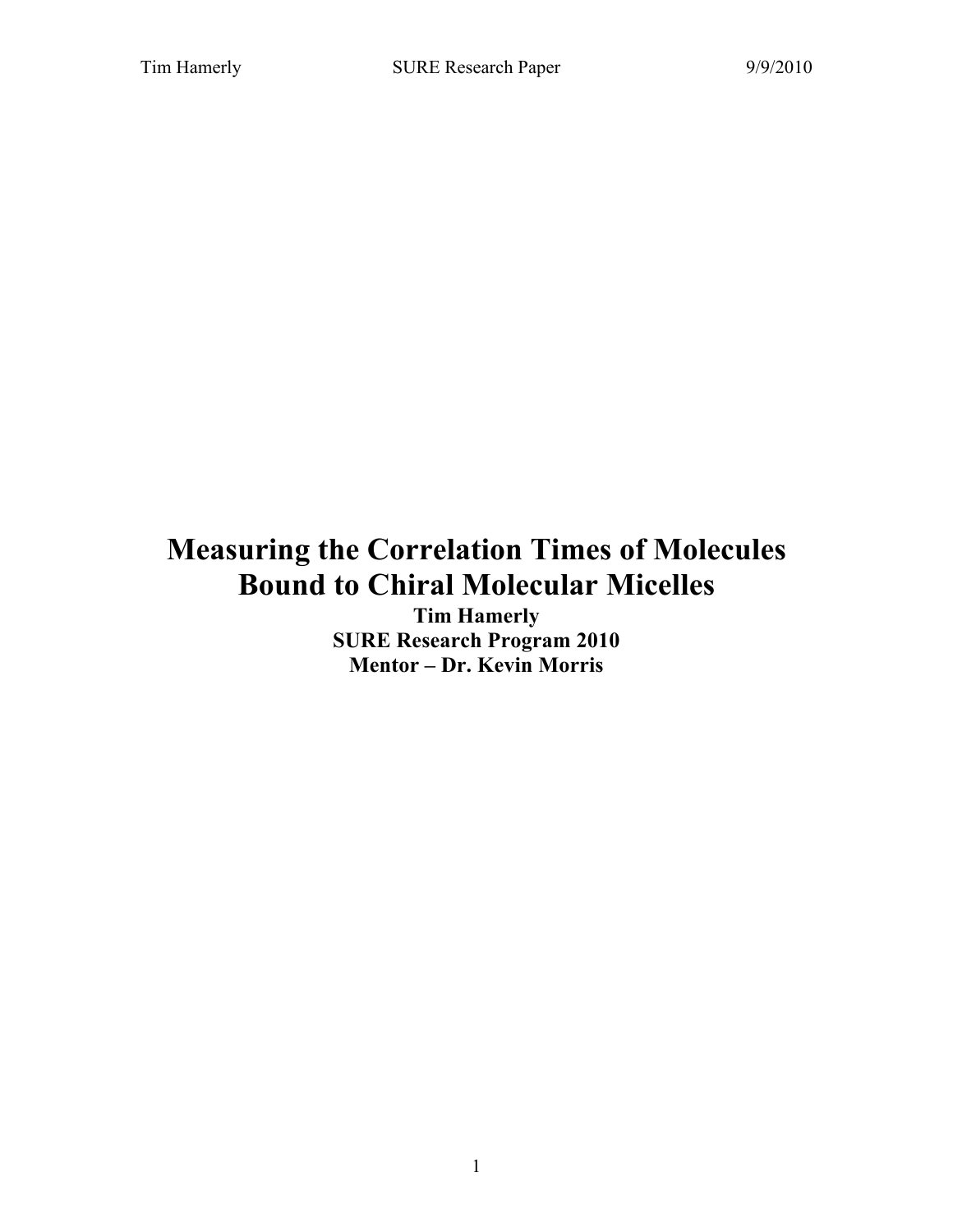#### **Abstract:**

NMR spectroscopy was used to determine the correlation times of 1,1' binaphthyl-2,2'-diyl hydrogen phosphate (BNP) protons when bound to molecular micelles. These molecular micelles contained a dipeptide head group composed of various amino acids. BNP is a chiral molecule and therefore contains both  $(R)$  and  $(S)$ enantiomers. The chiral analyte interacted with the chiral head group of the polymers by inserting into a chiral pocket. This chiral pocket, depending on which amino acids were contained in the head group, bound the BNP's protons in a way to cause various degrees of anisotropy in the correlation times. This anisotropy was then correlated to the degree to which the polymer could discriminate between the two enantiomers. It was found that large degrees of anisotropy were characteristic of high chiral resolution and vice versa.

### **Introduction:**

Chiral recognition plays an important role in biochemistry and physiology. In many cases, one chiral enantiomer of a drug can lead to the alleviation of the desired symptoms, while the other may cause damage to the body. For example, a racemate mixture of the drug Citalopram works as an anti-depressant with mild side effects, while a dosage of just the (S) enantiomer shows fewer side effects. This result suggests that the  $(R)$  enantiomer is the cause of the majority of the side effects.<sup>1</sup> Other examples of biochemical chiral recognition include enzymatic recognition, where an enzyme will only bind one enantiomer.<sup>2</sup> In this research, the binding of a chiral molecule to chiral molecular micelles was investigated. This project was done because mixtures of drug enantiomers have been separated using chiral molecular micelles.<sup>3</sup> The analyte and micelles used in this study will now be introduced.

The molecule 1,1'-binaphthyl-2,2'-diyl hydrogen phosphate, hereby referred to as BNP, has both the (R) and (S) enantiomers. The structures of (R) and (S) BNP are shown below.

 $\frac{1}{1}$ <sup>1</sup> McConathy, Jonathan, and Michael J. Owens. "Stereochemistry in Drug Action." *www.psychiatrist.com.* 

N.p., n.d. Web. 15 July 2010. <www.psychiatrist.com/pcc/pccpdf/v05n02/v05n0202.pdf>.<br><sup>2</sup> Garrett, Reginald H., and Charles M. Grisham. *Biochemistry*. 4 ed. New York: Brooks Cole, 2008. Print.

<sup>&</sup>lt;sup>3</sup> Kingsbury, Stephanie A., Curtis J. Ducommun, Brian M. Zahakaylo, Elizabeth H. Dickinson, and Kevin F. Morris. "NMR characterization of 1,1'-binaphthyl-2,2'-dihydrogen phosphate binding to chiral molecular micelles." *Magnetic Resonance in Chemistry* (2010). Print.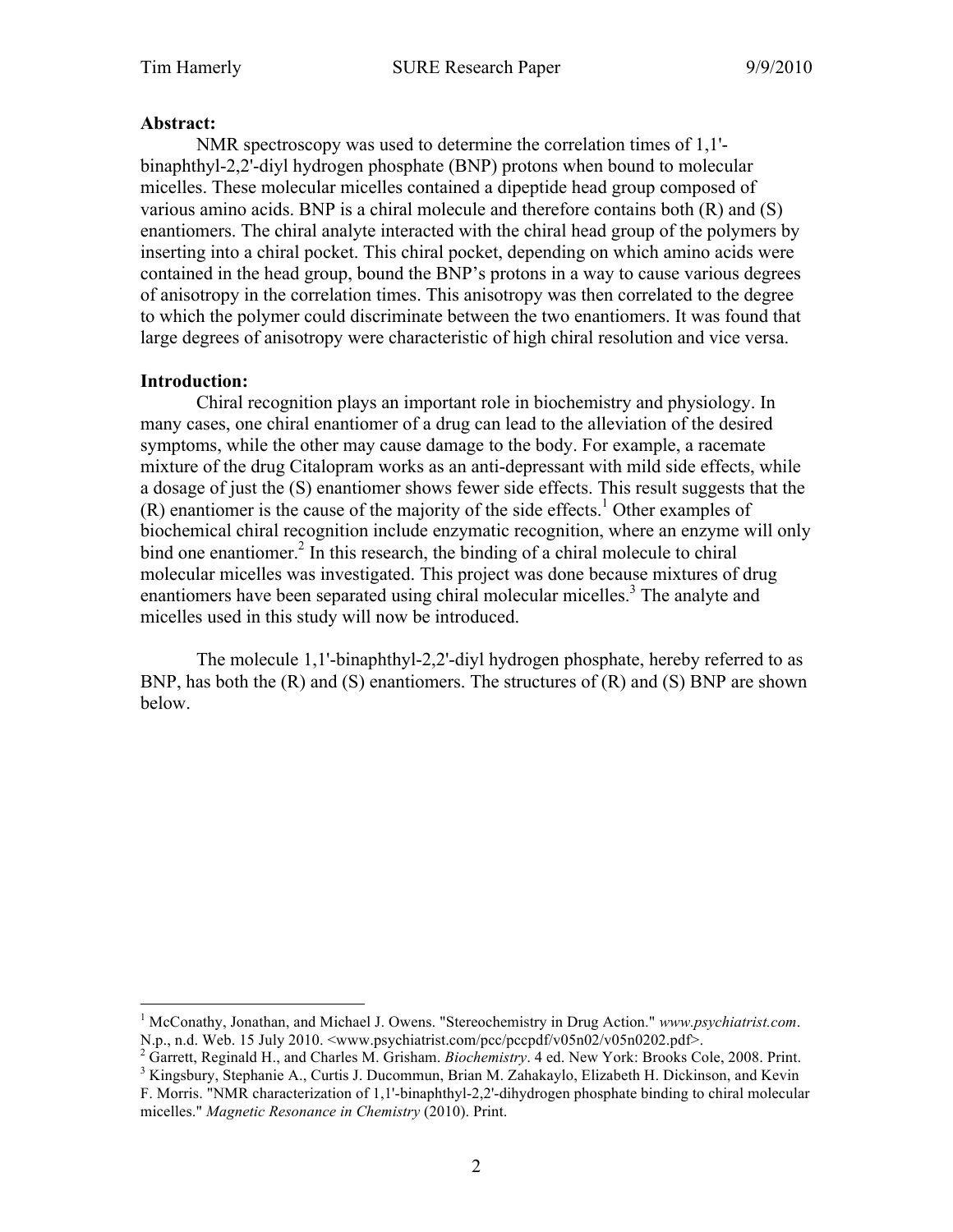



R-BNP





BNP contains six non-equivalent protons of interest located on the naphthyl groups. Each of these protons is represented twice on the molecule, as there are two naphthyl rings per BNP molecule. However, the two BNP rings are equivalent in NMR spectroscopy. The labeling of the protons on the rings can be seen below.





As stated above, the binding of BNP to chiral molecular micelles with dipeptide headgroups was investigated. All of the micelles contained a dipeptide head group. Four different amino acids were used as the head groups; glycine, alanine, valine and leucine. All but the glycine residues contain a chiral center, located at the amino acid  $\alpha$ -carbon. The difference between the amino acids is that they contain a varying number of carbons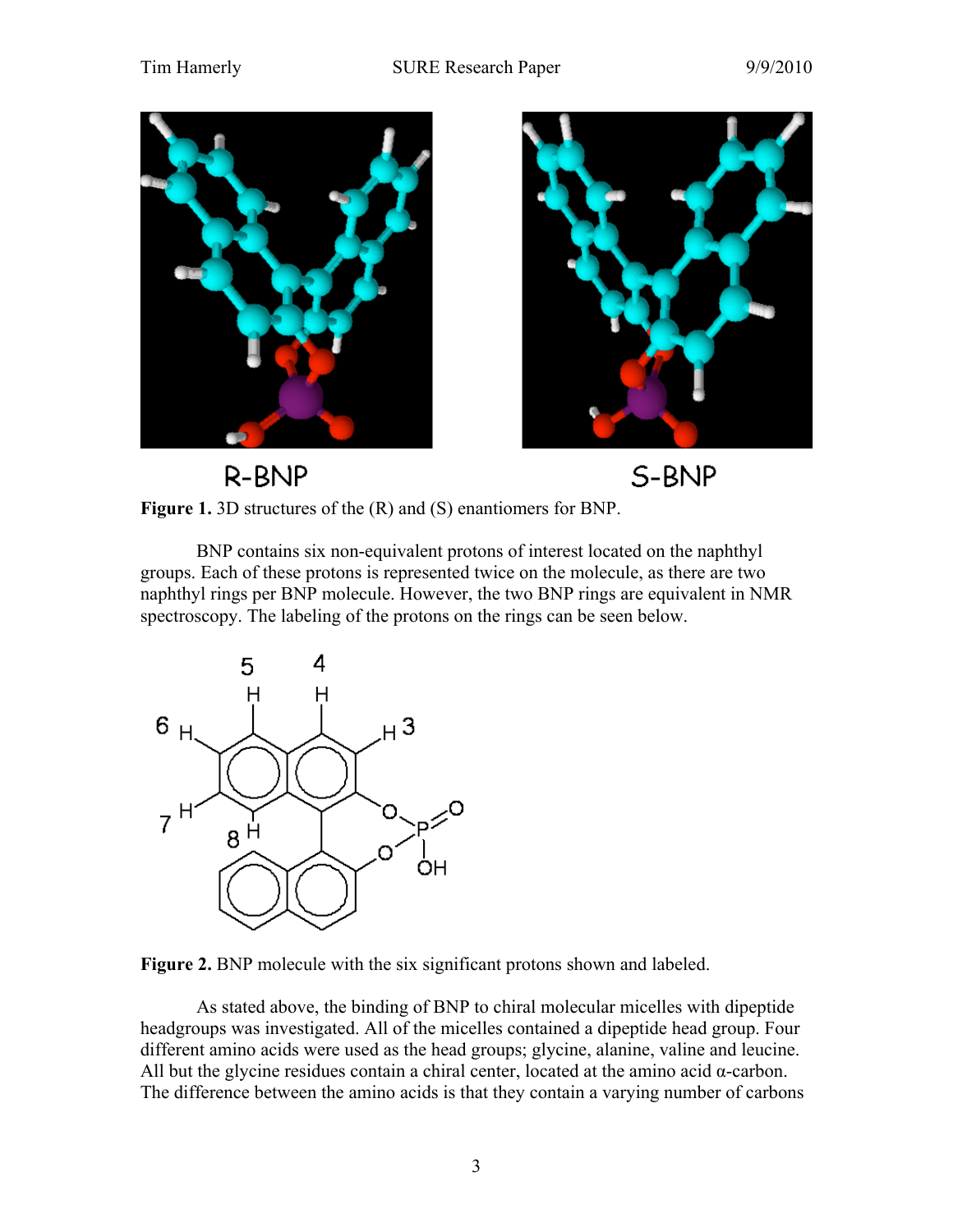in the amino acid side chain. A key point to note is that these micelles were not composed of surfactant monomers, but instead a molecular micelle was used. In this case, the polymers were fused together at the end of the hydrocarbon tails to form a chemical bond. These bonds alleviated the need for the aggregation of the monomers to form the micelles in solution and provided a more distinct "pocket" for the BNP to interact with.

The different head groups of the polymers investigated are shown Figure 3. In each case, the R group attached to the amino acids is a hydrocarbon containing 11 carbon atoms. There is also a sodium ion acting as the counter ion to the C-terminus carboxylic acid. Each polymer follows the naming scheme sodium undecyl  $(X)$ , where X represents the amino acids in the surfactant chain.



**Figure 3.** Each of the six polymers studied is shown above, the R group represents the 11 carbon group side chain.

Previous research has shown that there is an interaction between the polymers and BNP and that this interaction takes place in a so called "chiral pocket".<sup>3</sup> What is meant by this term is that the peptides form a pocket with the hydrocarbon chain like the one shown Figure 4, and the BNP inserts into that pocket. There is significant NOESY data to suggest that this is the conformation that the polymer adopts and that BNP is most likely binding within the pocket.<sup>3</sup> With the BNP inserted into the pocket, the protons H3, H4, and H8 are pointed towards the dipeptide head group's N-terminal  $\alpha$ -carbon and the protons H5, H6, and H7 point towards the molecular micelle's hydrocarbon chain.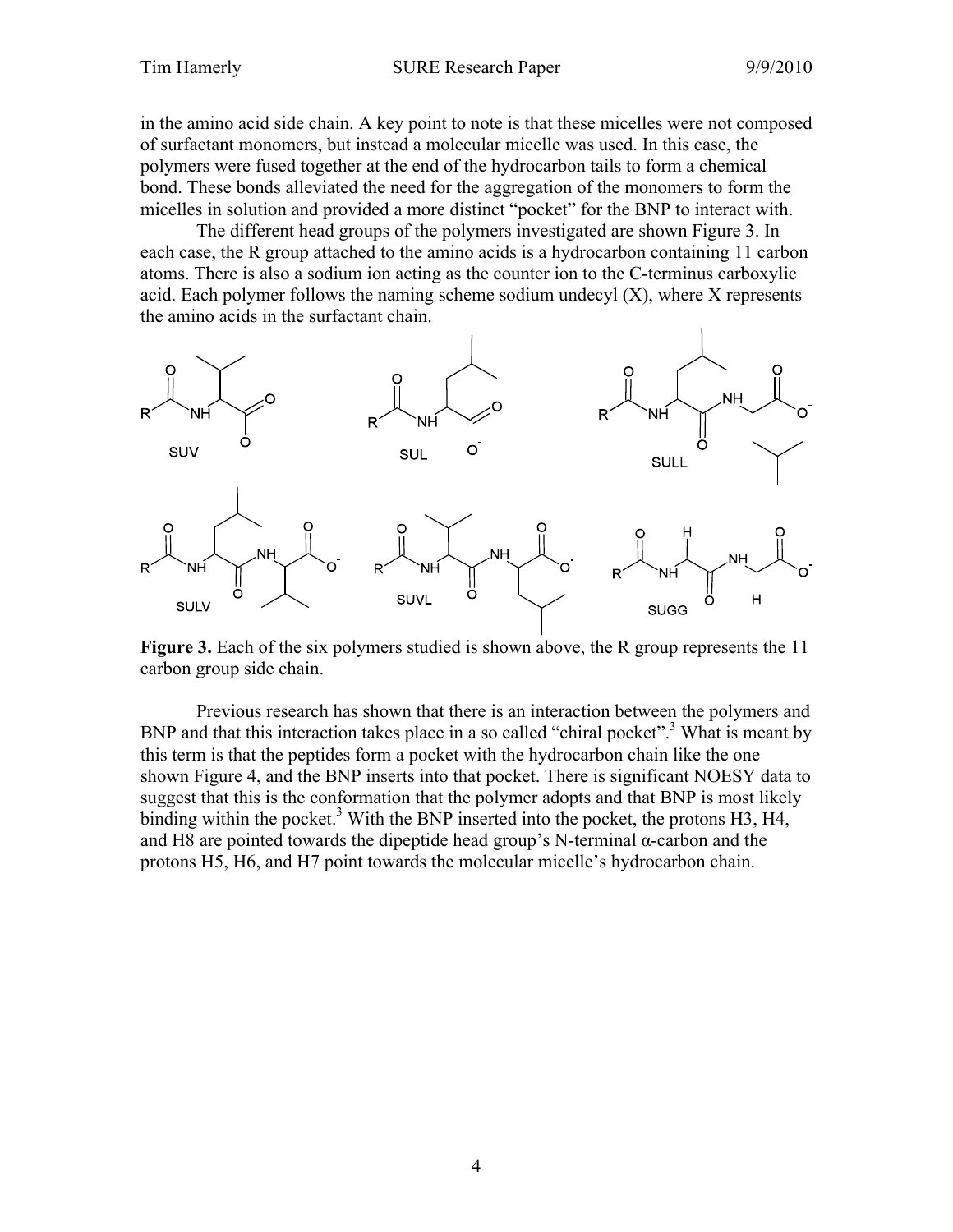



In order to more fully characterize the chiral recognition of the BNP enantiomers by the molecular micelles, correlations times  $(\tau_c)$  of each proton were measured. A correlation time is the length of time a molecule spends in one orientation, before tumbling to another. In a liquid, the correlation times of molecules are on the nanosecond time scale. It stands to reason that smaller molecules will tumble much faster than larger molecules. Therefore, smaller molecules will have smaller correlation times. In addition, if a small molecule binds to a large molecule like a molecular micelle, its correlation time should increase.

NMR spectroscopy can be used to measure two different relaxation times, T1 and T2, through well established techniques.<sup>4</sup> These values can then be used to calculated the correlation times using the following equation;  $5$ 

Tc =  $-0.240395 + 0.394030(T1/T2) - 0.030491(T1/T2)^{2} + 0.001324(T1/T2)^{3} +$  $0.000021(T1/T2)^4$ .

 <sup>4</sup> Atkins, Peter, and Julio De Paula. *Atkin's Physical Chemistry*. 8th ed. Oxford : Oxford University Press, 2006. Print.

<sup>&</sup>lt;sup>5</sup> Carper, W. Robert, and Charles E. Keller. "Direction Determination of NMR Correlation Times from Spin-Lattice and Spin-Spin Relaxation Times." *J. Phys. Chem* 101.18 (1997): 3246-3250. Print.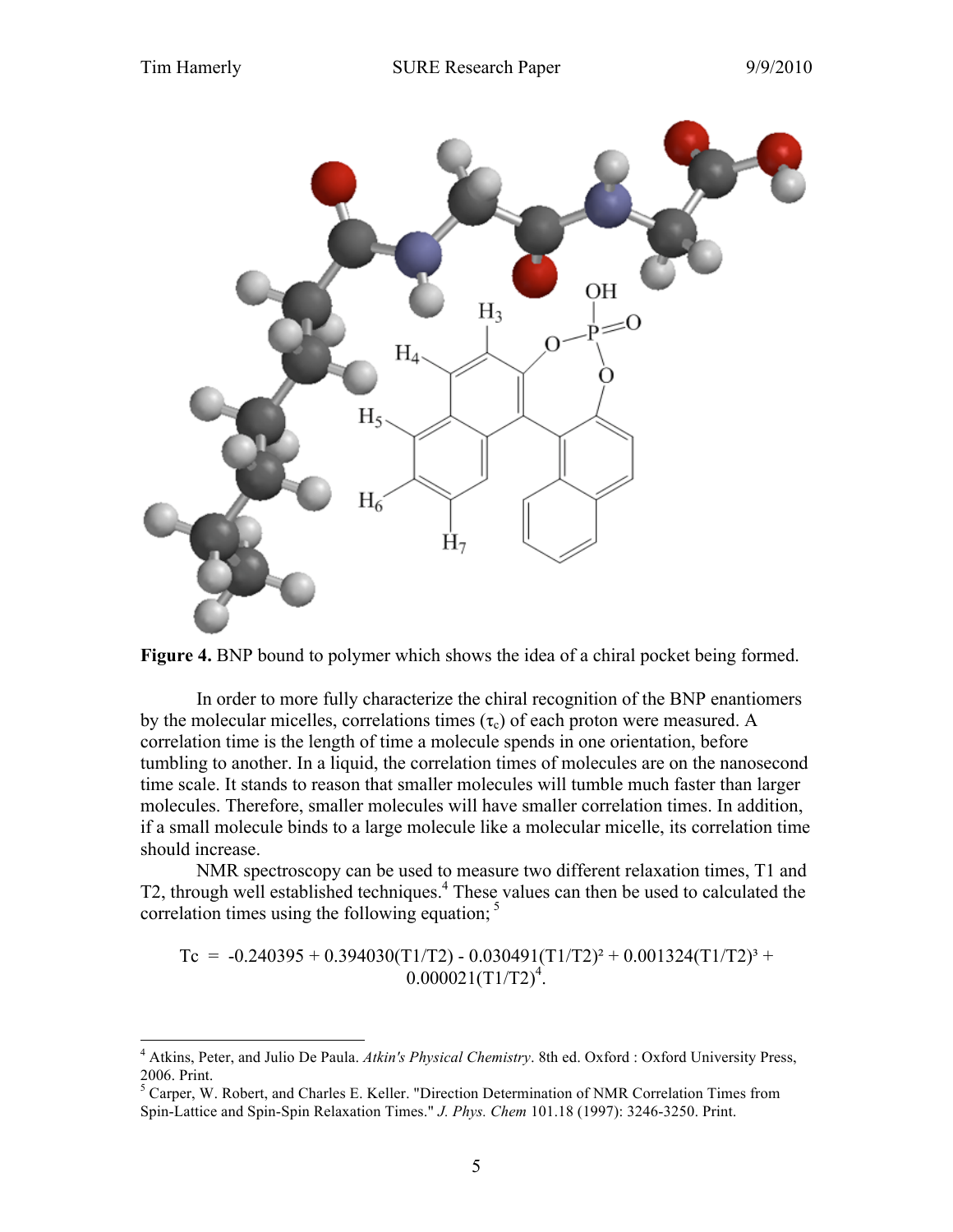The relaxation of molecules depends on the correlation times because unlike most types of spectroscopy, where the difference between two energy levels is large, the difference between energy levels in NMR spectroscopy is small and molecules require energy to transition from an excited to a ground state. This energy comes when the molecules interacts with a magnetic field oscillating at frequencies determined by the correlation time.

Using these correlation times, we hoped to gain insight into why some polymers had high  $\alpha$  values and other had low  $\alpha$  values. The  $\alpha$  value of a polymer relates to how well it can distinguish between or separate enantiomers of BNP in chromatography. If a polymer posses a high  $\alpha$  value, then its ability to recognize two enantiomers is better, or it does a better job separating the BNP (R) and (S) enantiomers. If a polymer posses a low  $\alpha$  value, or a value close to 1.00, then the polymer does not recognize differences in enantiomers as well, and does not separate them.

### **Results and Discussion:**

A tabulation of the correlation times for each of the polymers that was studied is shown in Table 1. The table also lists the  $\Delta(\Delta G)$  values, binding constants (K) and the  $\alpha$ values of each of the polymers. The  $\Delta(\Delta G)$  values were found by using the following equation;

 $\Delta(\Delta G) = |\Delta G(S) - \Delta G(R)|$ 

 $\Delta G$  is the free energy of binding of each enantiomer to the respective molecular micelle. A large  $\Delta(\Delta G)$  value leads to a large  $\alpha$  value. The  $\alpha$  values were take from the literature.<sup>3</sup> The K values reported are the average of the association constants for the  $(R)$ and (S) enantiomers. The higher the K value, the stronger the BNP interacts with the molecular micelle.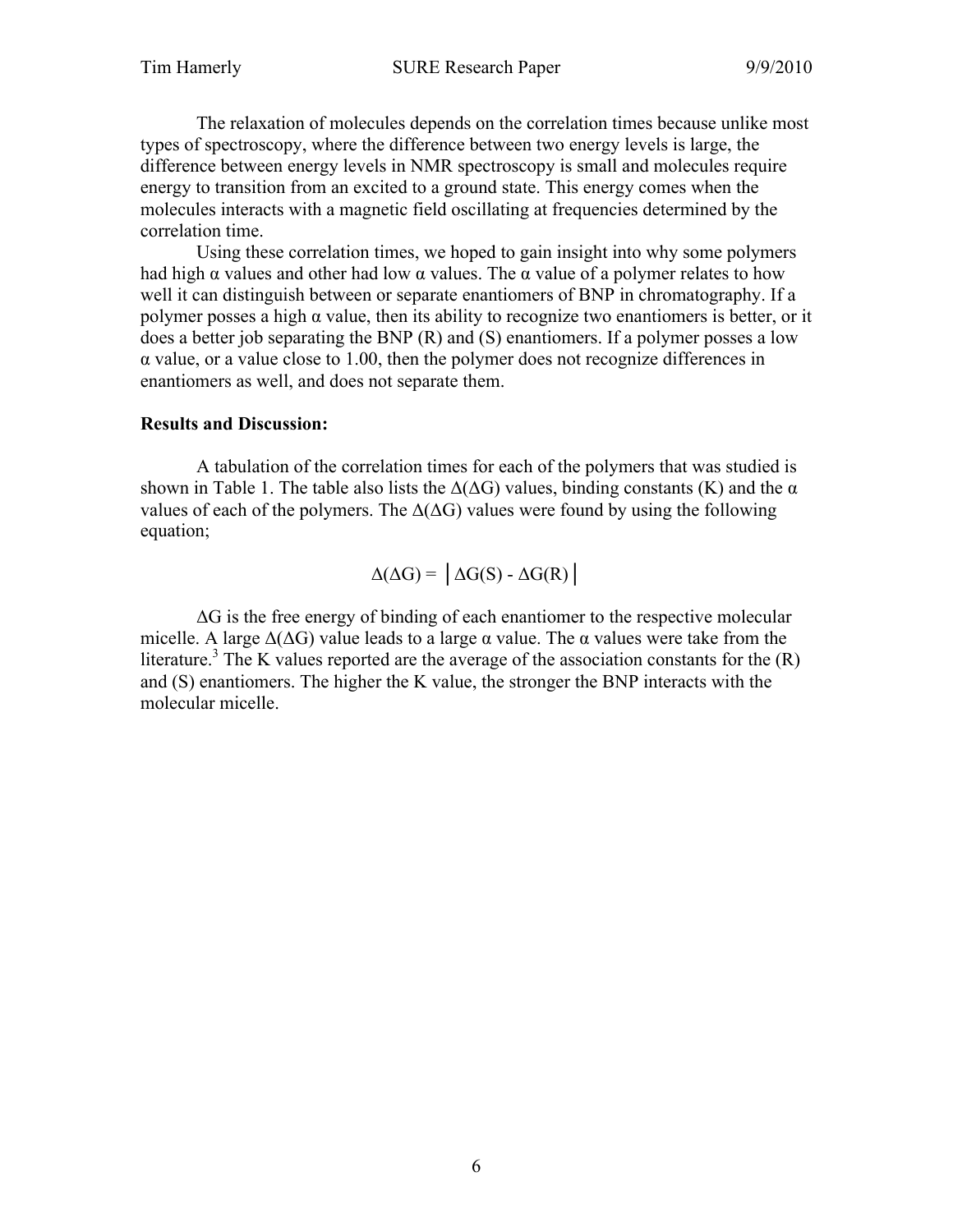|             |                                           | H <sub>3</sub>  | H4                | H <sub>5</sub>  | H <sub>6</sub>    | H7              | H <sub>8</sub>    |
|-------------|-------------------------------------------|-----------------|-------------------|-----------------|-------------------|-----------------|-------------------|
| <b>SULV</b> | $T_c$ (ns)                                | $1.915 + 0.057$ | $3.104 + 0.086$   | $3.384 + 0.165$ | $2.542 + 0.136$   | $2.542 + 0.136$ | $3.063 + 0.272$   |
|             | $\alpha = 1.066$                          |                 |                   |                 |                   |                 |                   |
|             | $\Delta(\Delta G) = 0.48$ kJ/mol          |                 |                   |                 |                   |                 |                   |
|             | $K = 114.00$                              |                 |                   |                 |                   |                 |                   |
|             |                                           |                 |                   |                 |                   |                 |                   |
| SUGG (S)    | $T_c$ (ns)                                | $1.735 + 0.070$ | $2.407 + 0.073$   | $2.562 + 0.077$ | $2.226 \pm 0.051$ | $2.226 + 0.051$ | $2.727 + 0.178$   |
|             | $\alpha = 1.000$                          |                 |                   |                 |                   |                 |                   |
|             | $\Delta(\Delta G) = 0.00$ kJ/mol          |                 |                   |                 |                   |                 |                   |
|             | $K = 249.21$                              |                 |                   |                 |                   |                 |                   |
| <b>SULL</b> | $T_c$ (ns)                                | $1.738 + 0.044$ | $2.142 + 0.074$   | $2.304 + 0.094$ | $2.026 + 0.107$   | $1.832 + 0.062$ | $2.180 + 0.055$   |
|             | $\alpha = 1.042$                          |                 |                   |                 |                   |                 |                   |
|             | $\Delta(\Delta G) = 0.47$ kJ/mol          |                 |                   |                 |                   |                 |                   |
|             | $K =$<br>46.00                            |                 |                   |                 |                   |                 |                   |
|             |                                           |                 |                   |                 |                   |                 |                   |
| SUVL (S)    | $T_c$ (ns)                                | $1.584 + 0.059$ | $1.784 + 0.050$   | $2.014 + 0.172$ | $1.696 + 0.059$   | $1.534 + 0.032$ | $1.783 + 0.048$   |
|             | $\alpha = 1.000$                          |                 |                   |                 |                   |                 |                   |
|             | $\Delta(\Delta G) = 0.00$ kJ/mol<br>$K =$ |                 |                   |                 |                   |                 |                   |
|             | 73.00                                     |                 |                   |                 |                   |                 |                   |
|             |                                           |                 |                   |                 |                   |                 |                   |
| SULG (S)    | $T_c$ (ns)                                | $1.956 + 0.119$ | $2.975 \pm 0.150$ | $3.553 + 0.164$ | $2.449 + 0.088$   | $2.449 + 0.088$ | $2.851 + 0.124$   |
|             | $\alpha = 1.096$                          |                 |                   |                 |                   |                 |                   |
|             | $\Delta(\Delta G) = 0.71$ kJ/mol<br>$K =$ |                 |                   |                 |                   |                 |                   |
|             | 67.00                                     |                 |                   |                 |                   |                 |                   |
|             |                                           |                 |                   |                 |                   |                 |                   |
| SUGL (S)    | $T_c$ (ns)                                | $1.917 + 0.046$ | $3.023 \pm 0.134$ | $2.532 + 0.153$ | $2.214 \pm 0.086$ | $2.214 + 0.086$ | $2.460 \pm 0.104$ |
|             | $\alpha = 1.047$                          |                 |                   |                 |                   |                 |                   |
|             | $\Delta(\Delta G) = N/A$<br>$K =$         |                 |                   |                 |                   |                 |                   |
|             | 58.88                                     |                 |                   |                 |                   |                 |                   |

**Table 1.** Tabling listing the correlation times of each polymer's protons and the  $\Delta(\Delta G)$ values, binding constants  $(K)$  and the  $\alpha$  values.

Two plots of the correlation times for the six BNP protons are shown below. Figure 5 shows data for three polymers with correlation times that vary over a small range of values, while Figure 6 shows data for three different polymers where the correlations times vary over a larger range.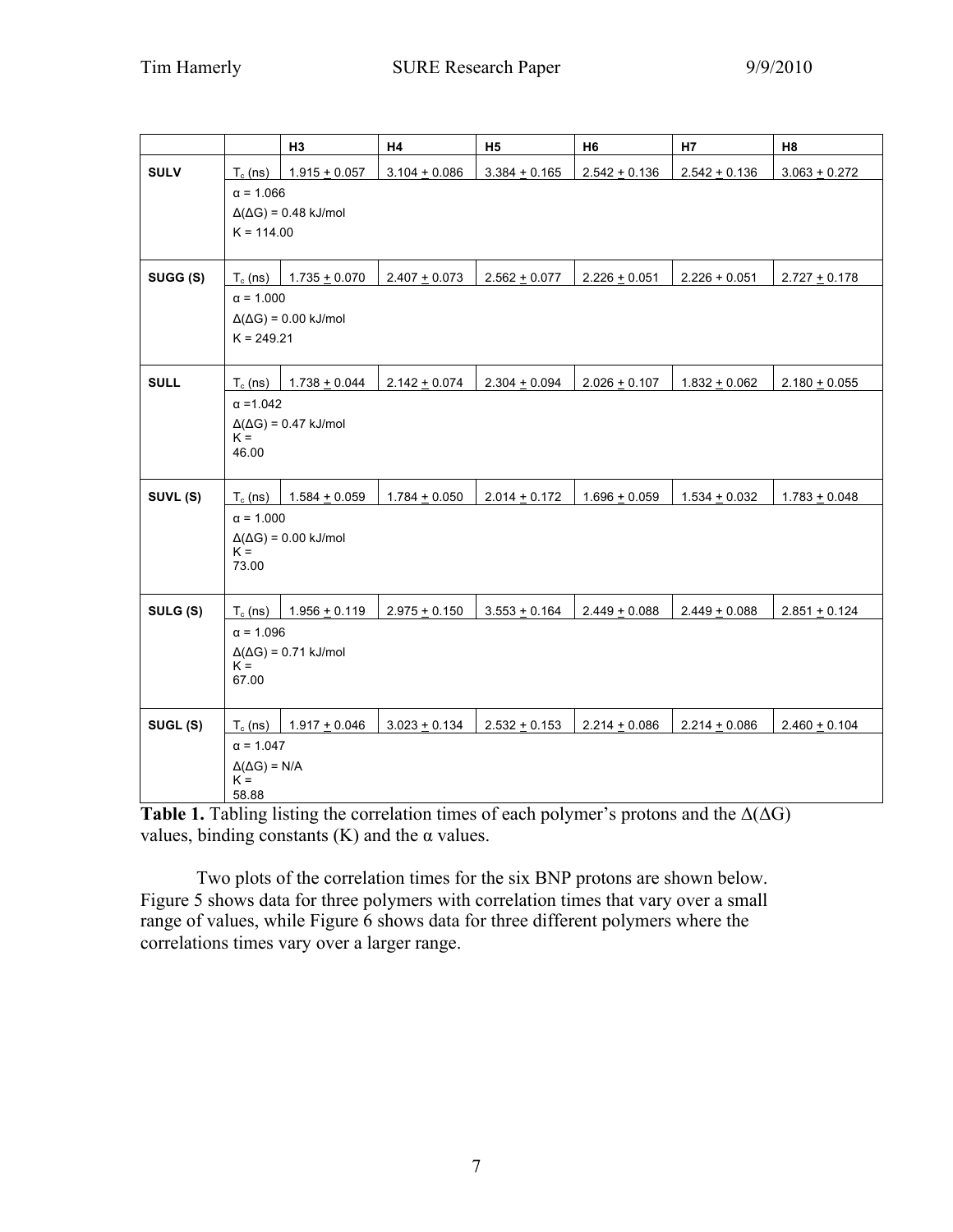

**Figure 5.** Graph showing the trend of polymers with a small range of correlation times.





Figures 5 and 6 show two levels or degrees of anisotropy that arise from the six polymers. In Figure 6, it can be seen that certain protons are greatly slowed when compared to others. For example with SULG, proton 5 has a correlation time around 3.5 ns, while proton 3 has a correlation time around 2.0 ns. The data in Figure 5 shows a smaller anisotropy in the correlation times because the smallest and largest correlation times differ by only about 0.50 ns. Although the shortest and longest protons in each data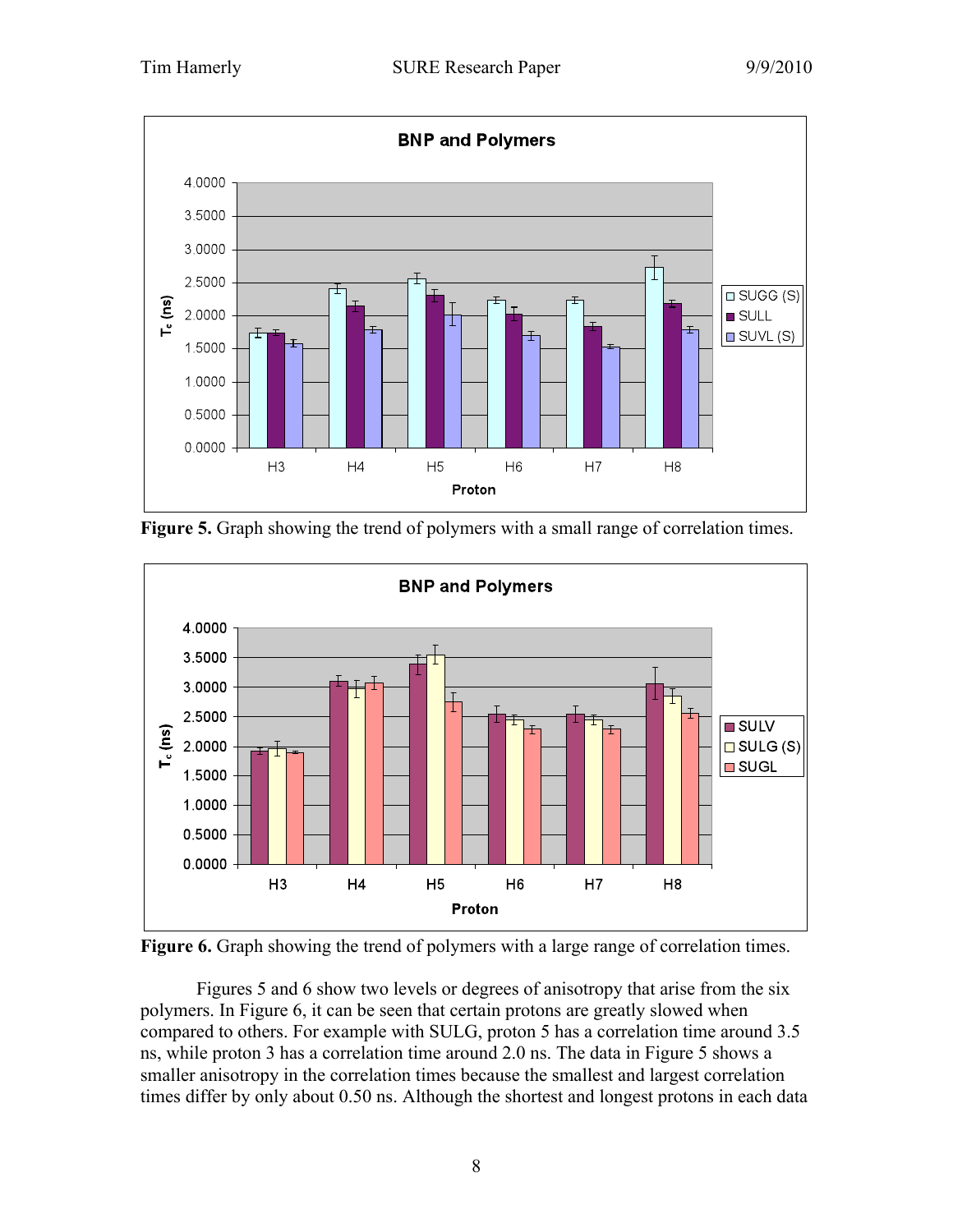set do t-test to be significantly different at the 95% confidence interval, it appears that many of the proton correlation times are relatively close to one another. In fact, many of the protons would not be considered to be statistically different. On the 95% confidence level, the data sets in Figure 5 generally produced only two statistically different protons.

These data also show that a larger range in correlation times is a characteristic of overall longer correlation times. For example, the polymers SULV, SULG and SUGL had overall longer correlation times and their correlation times varied over the widest range. Conversely, SUGG, SULL and SUVL had smaller overall correlation times and their correlation times varied over a narrower range. A graph showing this effect is shown in Figure 7.



**Figure 7.** Graph show the correlation times of each proton with each polymer. A set value of 5% was set for the error in each proton, this is the average amount of error incurred amongst all data sets.

This effect however, is not directly related to the binding affinity of the BNP to the polymers. In other words, the binding constant does not correlate with the range of correlation times. For example, SULL has a small BNP binding constant (46) but a large range of BNP correlation times, while SUVL has a larger BNP binding constant (73) but a smaller range of BNP correlation times. An explanation of this effect would be due to the size of the pocket that is formed by the different amino acids. Another factor would be steric hindrance between the BNP and the amino acid side chains within the chiral pocket which would not allow for longer correlation times, despite a high binding constant.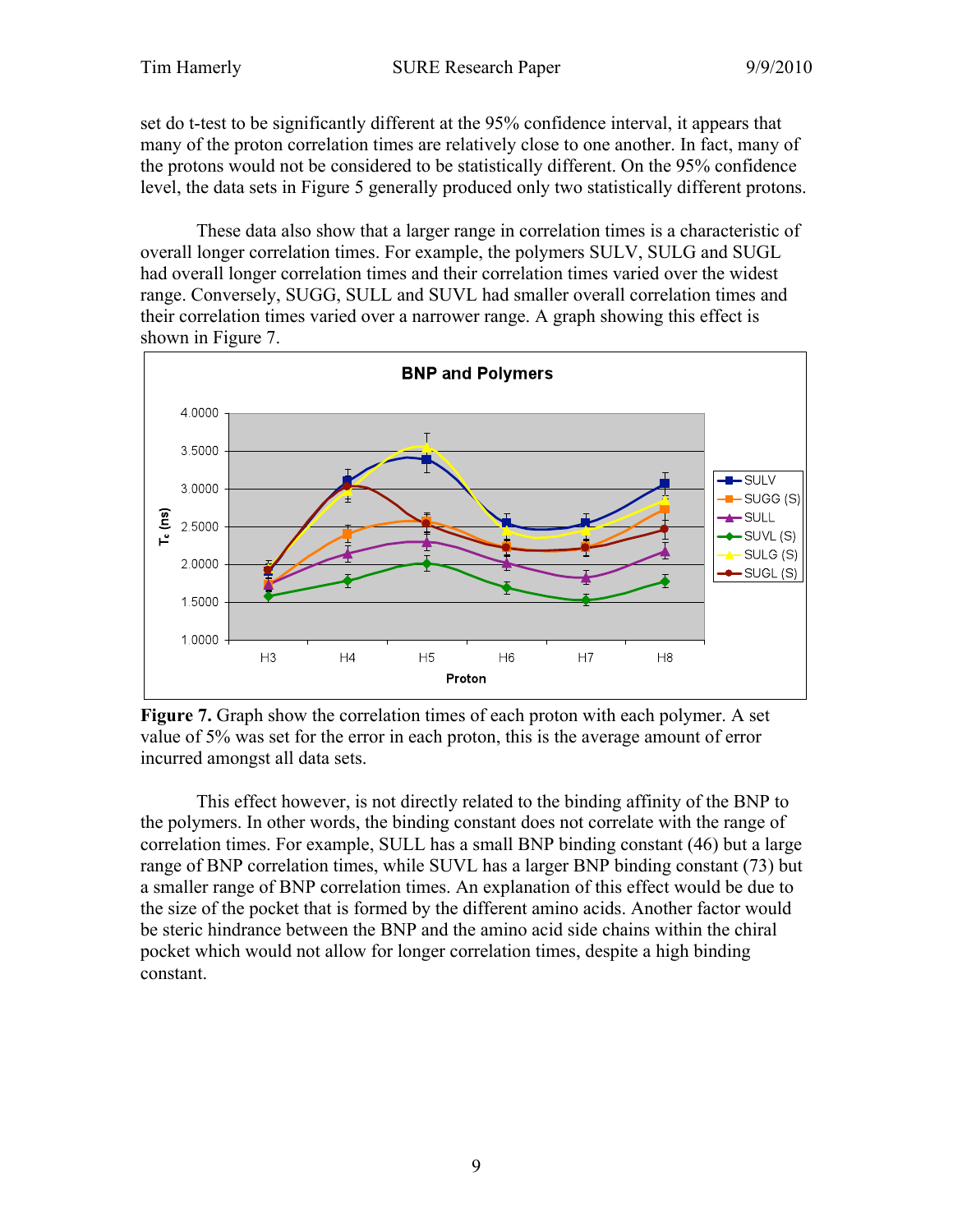

**Figure 8.** Graph showing the trend of increasing selectivity relating to and increased range in correlation times.

Figure 8 shows a plot of the  $\alpha$  values for each polymer against the range in correlations times. This plot shows that a wide range of correlation times is characteristic of large  $\alpha$  value and high chiral selectivity and vice versa. In other words, as the  $\alpha$  value or selectivity increases for a given polymer, so does the range in correlation times for the bound BNP. This result is explained as follows. A polymer that exibits a high chiral selectivity must posses some form of chrial recognition. It appears from this graph that this recognition is most pronounced when there are large differences in the BNP's protons' correlation times. In cases were the range in times is small, the selectivity is also low. The protons on the BNP are all moving at a comparable rate, so this makes it hard for the polymer to detect differences in chirality and suggests that all protons on BNP are in similar environments in the bond state. However, when the protons are moving at much different rates, then the polymer must be interacting with the BNP in such a way to promote this effect. When the BNP binds to these polymers, regardless of how favorable this interaction is, the protons are experiencing varying amounts of motional freedom. These different interactions, allowing for various freedom of motion of the protons promotes chiral recognition. If the polymer has a way of sensing differences in these protons then the polymer, according to the above data, will also be more capable of sensing different enantiomers.

Earlier work with chiral recognition showed that as the chiral selectivity increased, the fluorescence anisotropy changed as well.<sup>6,7</sup> In fluorescence anisotropy, light that is emitted from an excited molecule is detected in both the parallel and perpendicular directions. A molecule that is moving isotropically has a small

 $\frac{1}{6}$  $6$  McCarroll, Matthew E., Feresteh Haddadian Billiot, and Isiah M. Warner. "Fluorescence Anisotropy as a Measure of Chiral Recognition." *J. Am. Chem. Soc* 123.13 (2001): 3173-3174. Print. <sup>7</sup>

<sup>&</sup>lt;sup>7</sup> Kimaru, Irene W., Yafei Xu, and Matthew E. McCarroll. "Characterization of Chiral Interactions Using Fluorescence Anisotropy." *Analytical Chemistry* 78.24 (2006): 8485-8490. Print.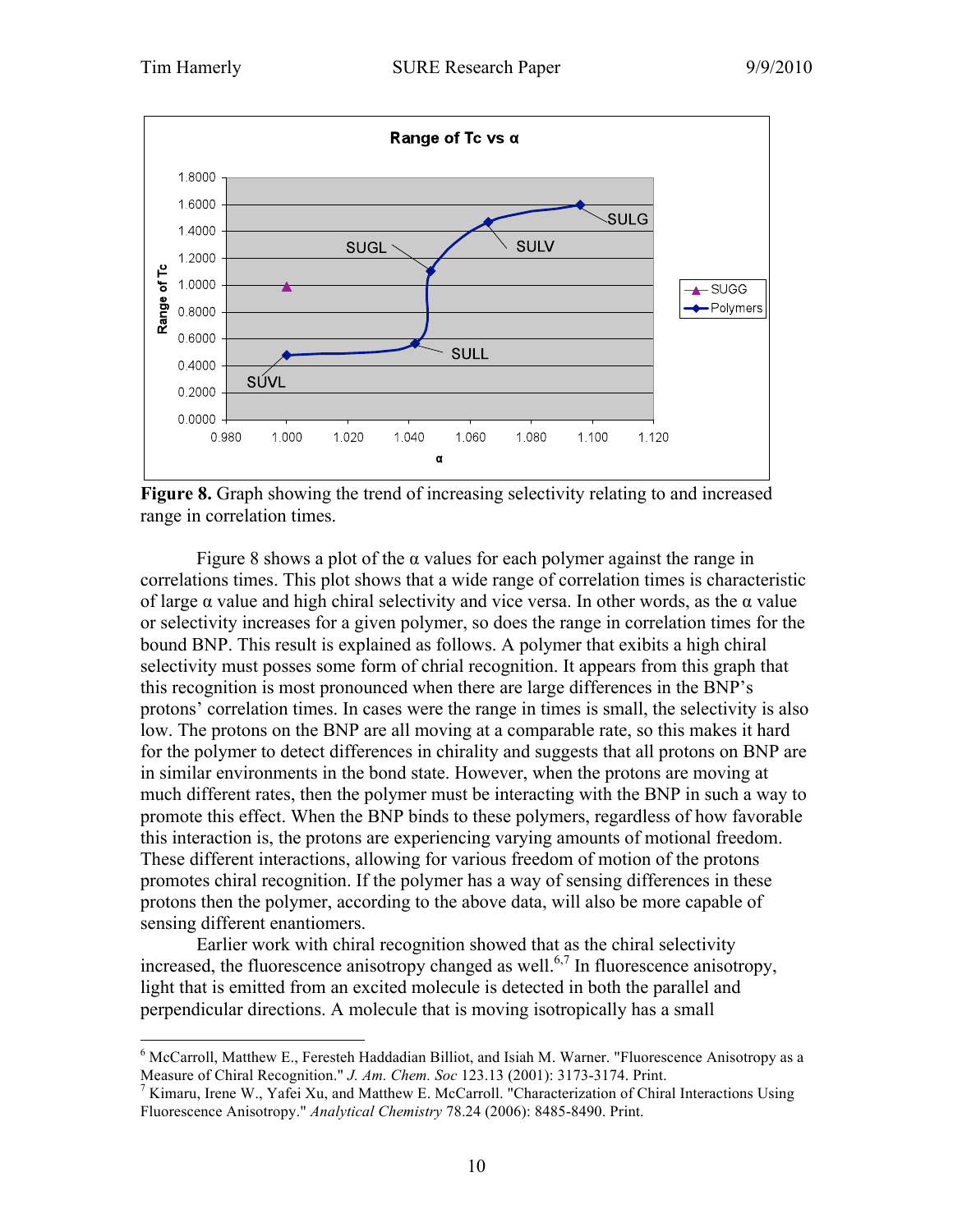fluorescence anisotropy while a molecule moving in an anisotropic fashion has a large fluorescence anisotropy. Furthermore, large fluorescence anisotropy correlates linearly with high chiral selectivity.<sup>7</sup> These results are consistent with our measurements because a large anisotropy in correlation times was found to be characteristic of high chiral selectivity and a small anisotropy in correlations times was consistent with low chiral selectivity.

## **Conclusions:**

The correlation times of six BNP protons were measured using two well established NMR experiments, to determine the T1 and T2 relaxation times. When the BNP was bond to molecular micelles in solution, this binding significantly increased the correlation times of the BNP protons when compared to BNP in free solution. The correlation times of BNP in free solution are all equal to about 0.2 ns. When the BNP was bound to the micelles the correlation times increase to a minimum of 1.5 ns and a maximum of 3.5 ns. The range in correlation times of the protons was found to be related to the chiral selectivity of the polymer to which the BNP was bond to. The polymer SULG for example has an  $\alpha$  value of 1.096 and a range in correlation times of over 1.5 ns, while the polymer SUVL has an  $\alpha$  value of 1.000 and a range in correlation times of only 0.5 ns. This correlation was then compared to earlier work done with fluorescence anisotropy and was found to have the same trend; a larger  $\alpha$  value for a polymer also showed a larger range in correlation times of the BNP's protons.

# **Experimental Section:**

### **Sample Preparation**

Each sample was prepared by making a dissolving in 1 mL of pH 10 boric acid buffer, 10 mg of polymer and 2 mg of BNP. This gave a polymer concentration of approximately 25 mM. The buffer was made by dissolving 0.9534 g of sodium tetraborate decahydrate into 25 mL of  $D_2O$ , NaOD was used to adjust the pH to 10.00. For diffusion and binding map experiments, the sample was then transferred to a standard NMR tube and capped. For relaxation experiments, the samples were first degassed and then transferred to a controlled environment NMR tube under nitrogen. The degassing process required that the sample be placed into a vacuum safe flask that contained a valve. This was then placed on a Schlenk line. The flask was placed into a liquid nitrogen filled Dewar until the liquid was solid. The valve to the vacuum line was opened and the sample was evacuated for five minutes. After this time had elapsed, the valve was closed and the sample was removed from the Dewar and allowed to thaw. The above process was then repeated twice more for a total of three times. The sample was then taken off the vacuum line, valve closed, and put into a glove bag. The bag was then filled with gaseous nitrogen and then sealed. The sample was then transferred to the controlled environment NMR tube and sealed.

# **Spectroscopy Experiments**

The experiments were done on a Bruker Avance 300 MHz Spectrometer, running Topspin v1.3. Diffusion and binding map (NOESY) experiments were performed using typical experimental procedures for each respectively. The diffusion experiments used